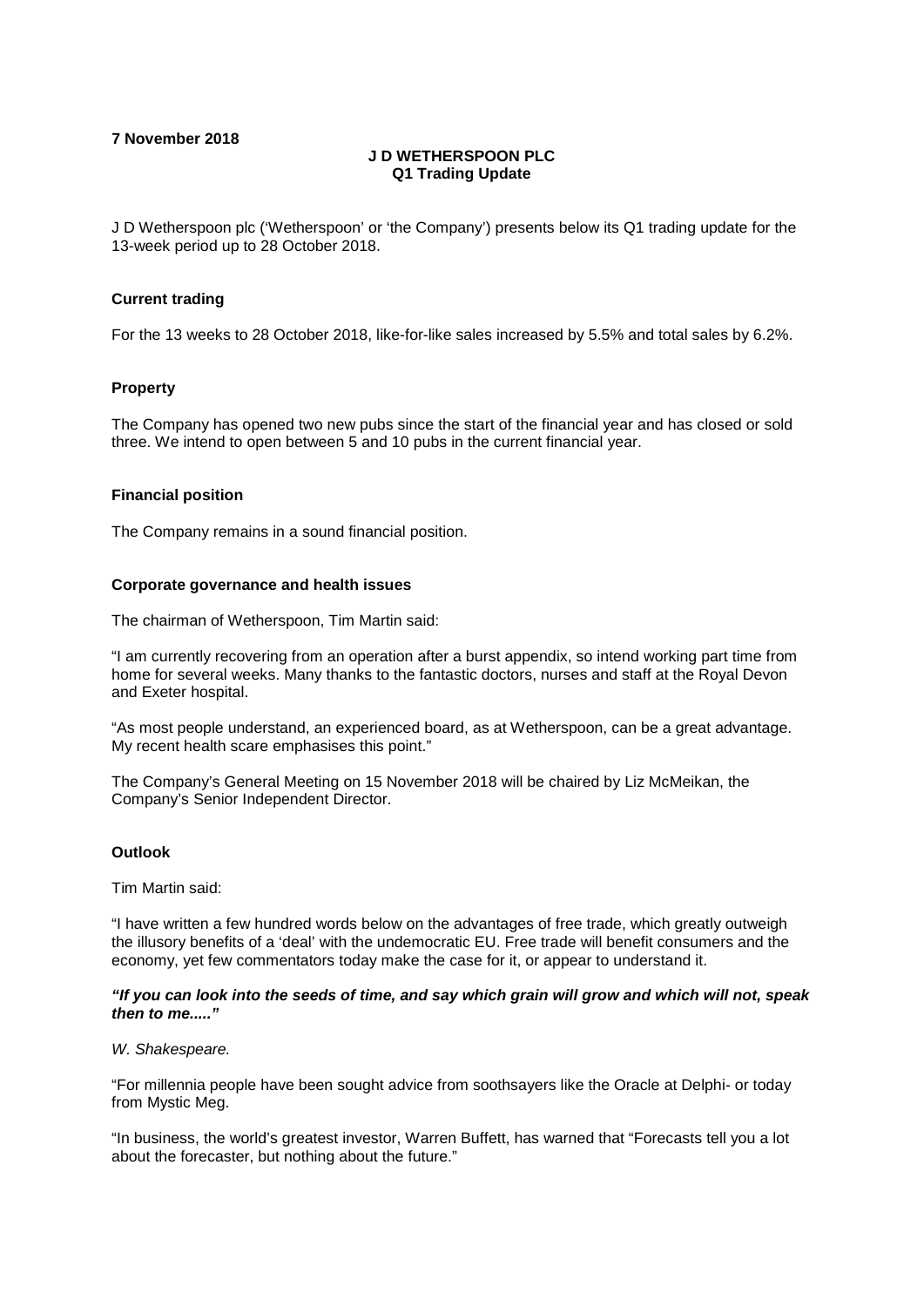"But some forecasters lack Buffett's humility and insight. Pro-EU economists like David Smith of the Sunday Times or Paul Johnson of the IFS, full of scare stories about a post-Brexit future, are confident in their powers of prophecy.

"In reality, I believe the most consistently INACCURATE forecasts of the last 40 years have been made by pro-EU economists, bankers, academics, MPs, and organisations like the CBI, City accountants and the Financial Times.

"The predecessor of the euro, the exchange rate mechanism (ERM), was supported, almost universally, by these individuals and organisations.

"It was supposed to bring economic stability, but it brought the opposite - record high interest rates, recession, bankruptcies and negative equity.

"After this débâcle, broadly the same voices were evangelical in support of the euro, even though no currency has survived in history, as Wetherspoon pointed out at the time (appendix 1 below), without a government to collect taxes and redistribute them throughout the 'country'.

"It was predicted (appendix 2) that the U.K. would suffer terribly if it failed to join the euro, but the U.K. has since greatly outperformed the Eurozone, which has impoverished much of Southern Europe.

"The pro-EU dogma is the product of an undemocratic ideology, mainly- and surprisingly - promoted by Oxbridge graduates in influential jobs.

"Even so, a minority of Oxbridge nonconformists, including MPs like Michael Howard and Tony Benn, journalists like Neil Collins, bankers like Mervyn King, business people like Simon Wolfson and academics like Patrick Minford played a big role in defeating their Oxbridge colleagues over the euro.

"Pro-EU arguments reached a hysterical zenith during the referendum, with the Chancellor George Osborne, the Treasury, most academics, PWC, Deloitte, most PLC directors, the CBI, the FT, the OECD and the IMF supporting the view of an immediate economic downturn in the aftermath of a Leave vote. Unsurprisingly, the opposite happened.

"About 500,000 jobs have been created since, rather than the loss of 500,000. Mortgage rates have been lower, not higher, the stock market has risen, not fallen, City jobs have increased, not declinedand so on.

"A curious aspect of the hopelessness of these economic forecasts over 40 years is that the "man on the Clapham omnibus" (ie. the public) understood the issues well, rejecting the euro and the arguments about a downturn post-referendum.

"Democracy works, partly because elite education can create arrogance and an 'echo chamber' of groupthink, which inhibits good judgement.

"The dominant theme of the Oxbridge ideology today is that the U.K. will be worse off without a 'deal' with the EU.

"This view has been backed by a dishonest and surreal campaign (appendix 3) to persuade the public that food prices will rise without a deal - the opposite of the truth. Unfortunately, a section of the elite wrongly believes the public is gullible and stupid.

"This 'deal at any price' exhortation has been accepted by, I believe, a weak PM with autocratic tendencies, who dislikes genuine debate, and is locked in a tiny 'echo chamber' of like-minded people (appendix 4).

"In fact, 'no deal' really means 'free trade'. On 29 March next year MPs can end EU import taxes on oranges, coffee, wine, bananas, children's clothes and 12,651 products, thereby reducing shop prices. Many commentators do not understand that the UK can adopt free trade, ending import taxes, without the need for consent or permission from the EU.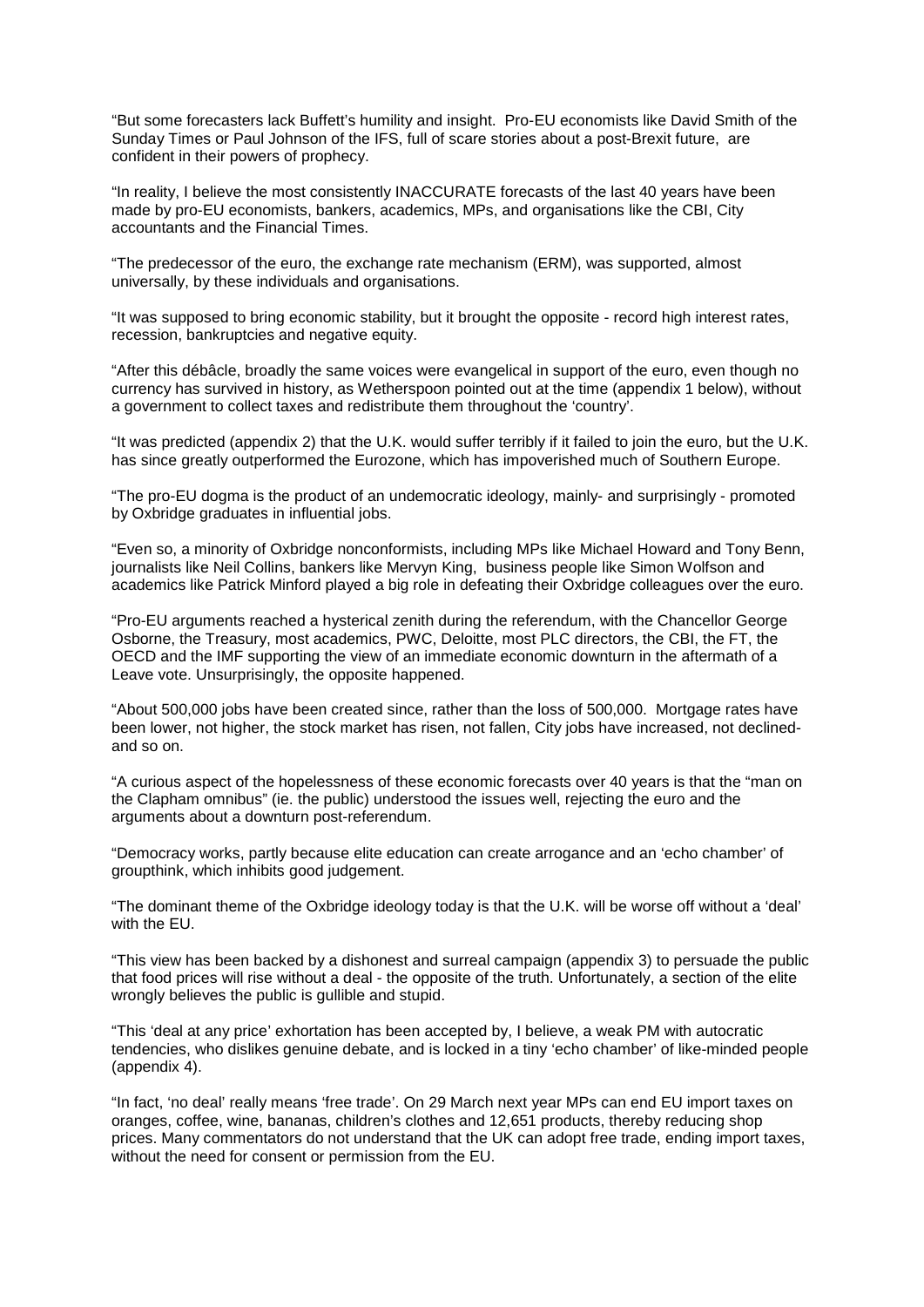"Today, these taxes are collected by the U.K. government and sent to Brussels. So enriching the public comes at no cost to the Treasury.

"The U.K. can simultaneously regain control of fishing waters and save £39 billion which the desperate Theresa May has offered the EU - even though there is no legal obligation to pay anything ("Brexit: UK could quit without paying…say Lords", 4 March 2017, The Guardian).

"Wetherspoon has set an example by swapping EU products like Jägermeister, Courvoisier and German beer for UK or non-EU products of equal or better quality and price. It follows that UK businesses and consumers have the power to reduce EU exports to the UK to zero, or almost zero.

"Everything that can be bought from within the protectionist EU club can be bought from the 93% of the world outside the EU - if you look hard enough.

"In a recent interview the former Chancellor George Osborne told Newsnight that "a minority of people were interested in rather esoteric issues of constitutional sovereignty."

"In fact, the desire for democracy and self-determination is not 'esoteric' (ie. only the concern of a few).

"North America, Japan, Singapore, India, Ireland and Australia, among many examples, have thrived following the end of what they saw as remote or arbitrary rule.

"The former prime minister of Australia, Tony Abbott, showing more economic insight than Osborne, has mocked the UK government approach - and succinctly summed up the arguments for free trade in the Spectator magazine (27 October, appendix 5).

"The economic truth is that no deal/free trade will leave the U.K. better off on the day we leave the EU in March next year. The risk to the future lies in staying linked to the chaotic and undemocratic Brussels regime.

"Boiling all these issues down, there are four simple tests which the public can use on 29 March next year to work out whether Theresa May and MPs have implemented the referendum result, and left the EU, as promised, or whether we have been hoodwinked:

1) Does the UK still charge protectionist import taxes (tariffs) on non-EU imports and send the proceeds to Brussels?

If the answer is "yes", the UK hasn't left the EU.

2) Has the UK paid or is it continuing to pay money to the EU in return for trade? If "yes", we are unlikely to have left.

3) Has the UK regained control of its fishing waters? If "no", we haven't left.

4) Is the UK still subject to European laws? If "yes", we haven't left.

"As regards Wetherspoon, sales continue to grow strongly, although 'comparatives' are now tougher.

"As has been widely reported, unemployment is at a record low, putting upward pressure on wages. As a result, Wetherspoon is increasing pay of our staff starting from this week.

"Having had several recent years of record profits, we are not immediately seeking to recoup these increased costs through higher pricing or 'mitigation', but will review that during the year.

"It is difficult to be too precise at this early stage of the current financial year, but we now expect a trading outcome slightly below that achieved in the previous financial year. We will provide further updates on our trading as we progress through the year."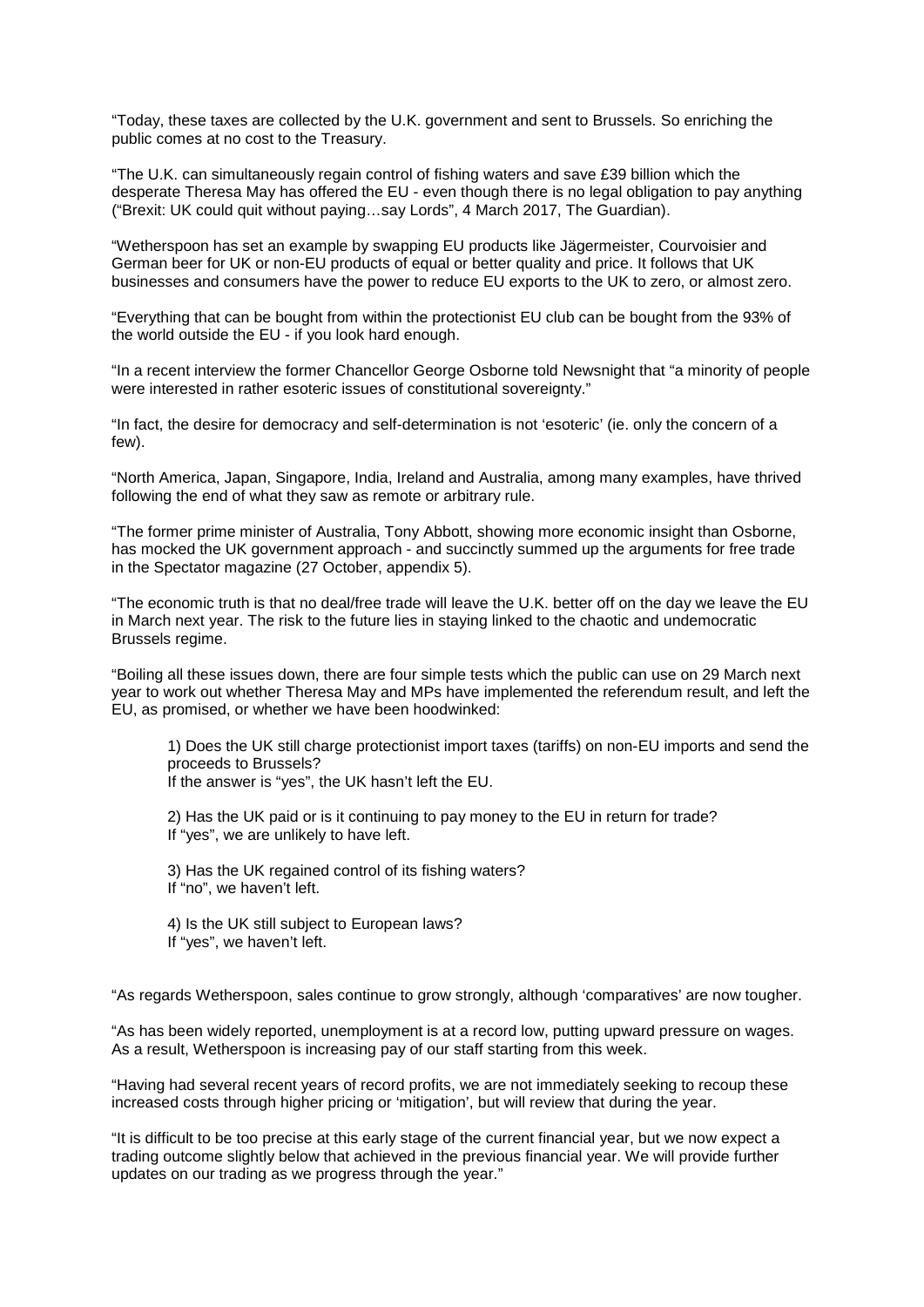### **Enquiries:**

| John Hutson   | <b>Chief Executive Officer</b> | 01923 477777 |
|---------------|--------------------------------|--------------|
| Ben Whitley   | <b>Finance Director</b>        | 01923 477777 |
| Eddie Gershon | Company Spokesman              | 07956 392234 |

#### **Notes to editors**

- 1. J D Wetherspoon owns and operates pubs throughout the UK and Ireland. The Company aims to provide customers with good-quality food and drink, served by well-trained and friendly staff, at reasonable prices. The pubs are individually designed, and the Company aims to maintain them in excellent condition.
- 2. Visit our website: [www.jdwetherspoon.com](http://www.jdwetherspoon.com/)
- 3. This announcement has been prepared solely to provide additional information to the shareholders of J D Wetherspoon, to meet the requirements of the FCA's Disclosure and Transparency Rules. It should not be relied on by any other party, for any other purposes. Forward-looking statements have been made by the directors in good faith, using information available up until the date on which they approved this statement. Forward-looking statements should be regarded with caution, because of the inherent uncertainties in economic trends and business risks.
- 4. This announcement contains inside information on J D Wetherspoon plc.
- 5. The current financial year comprises 52 trading weeks to 28 July 2019.
- 6. The next trading update is expected to be the Company's statement on 23 January 2019.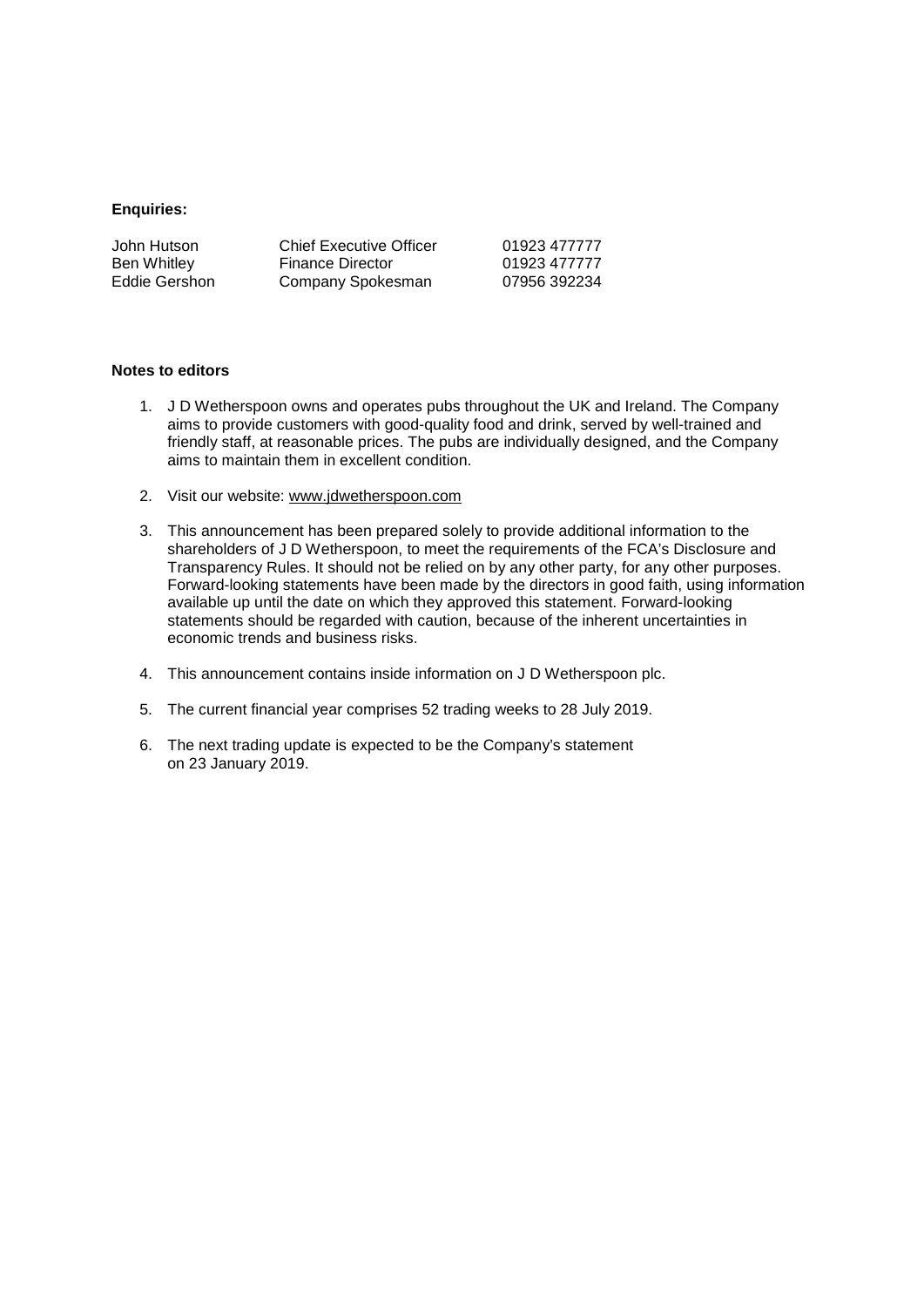## **Appendix 1**

### **Extract from J D Wetherspoon plc Annual report and accounts 2000**

*Tim Martin, 8 September 2000, chairman's statement*

"A number of politicians and businessmen advocate Britain joining the Euro. I personally believe that this is an extremely unwise idea, since each of the existing major currencies in the world is the product of a single government which does not exist in Europe. An attempt to link currencies and interest rates together caused economic chaos in the early 1990s, when the exchange rate mechanism failed. It is important for our economic future to learn lessons from that débâcle."

#### **Appendix 2**

#### **EXTRACTS FROM:**

## **PATTEN BEATS DRUM FOR EURO – Staying outside single currency 'will put Britain in peril'**

*Ian Black and Andrew Osborn, 27 October 2000, The Guardian*

"…In a speech about democracy in Europe, the former Conservative party chairman and Hong Kong governor painted a stark picture of the dangers of marginalisation if Tony Blair does not take Britain into euroland…."

"…Failure to join euroland could also mean the Group of Seven forum of the big European countries, the US and Japan would give way to a "G3" that would coordinate between those with responsibility for management of the dollar, the euro and the yen…."

# **EXTRACTS FROM:**

## **WHY BRITAIN SHOULD JOIN THE EURO**

*Richard Layard, Willem Buiter, Christopher Huhne, Will Hutton, Peter Kenen and Adair Turner, 15 October 2002, The Independent*

"…Now that the single currency exists among the 12 euro-countries, Britain is in a new, more exposed, position. Manufacturing activity is beginning to shift to the area of currency stability, and there is some danger that the City's predominance in wholesale financial services could be threatened if Britain was outside the euro in the long-term…."

"…Exchange rate fluctuations may increase as capital washes ever more rapidly around the world. For a medium-sized country like Britain, such fluctuations are extremely damaging…."

# **Appendix 3**

SOME OF THE PRESS STORIES IN WHICH THE 'OXBRIDGE ORTHODOXY' MISLED THE PUBLIC:

**"Sainsbury's boss David Tyler warns a 'no deal' Brexit would raise the cost of shopping"** *15 October 2017, The Sunday Times*

**"The director of Resolution Foundation Torsten Bell said: Under a no deal Brexit scenario … tariffs on clothing, footwear, beverages and tobacco will rise by 10 per cent. Tariffs on dairy products will rise by 45 per cent and by 37 per cent for meat products."** *Resolution Foundation Director Torsten Bell, 17 October 2017*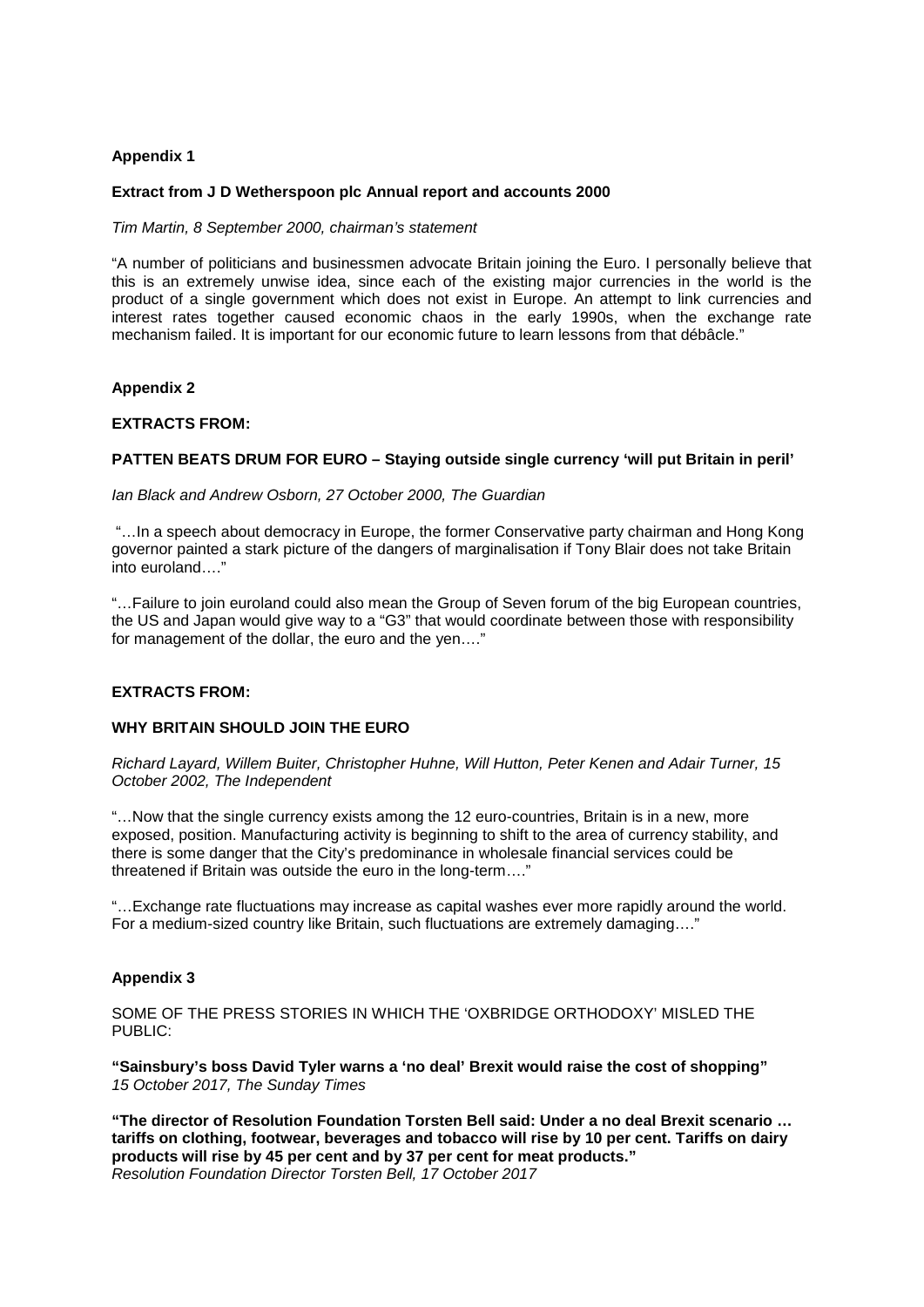**"A deal is better than no deal. No deal would mean a reversion to WTO rules on trade between the EU and the UK. Among other things, it would mean, as Mr Barnier points out, that there would be customs duties of almost 10% on vehicle imports, of 19% on drinks, and an average of 12% on meat and fish."**

*Editor of The Guardian Katharine Viner, 7 July 2017, The Guardian Editorial*

# **"Clegg warns 'hard Brexit' will lead to 22% EU food tariffs"**

*17 October 2016, Financial Times*

**"Super market giants have warned the Treasury that a no-deal Brexit would force up the price of the average weekly food basket by as much as 12%. Senior executives from some of the big four supermarkets made the alarming prediction in briefings to the Treasury on the impact on food prices of a no-deal Brexit. The biggest tariffs on imports from the EU could include cheese, up by 44%, beef, up by 40%, and chicken, up 22%."** *Oliver Shah, Caroline Wheeler and Tommy Stubbington, 12 August 2018, The Sunday Times*

**"As a member of the EU, the UK currently benefits from zero or low rate tariffs on various imports from trade deals that the EU has negotiated with third countries. From the day after the UK leaves the EU, on 30 March 2019, it will no longer be covered by these international agreements, so imported goods will be subject to higher tariffs and potential customs barriers. For consumers this means higher prices."**

*26 December 2017, British Retail Consortium*

# **Appendix 4**

## **HOW THE OXBRIDGE ORTHODOXY IS UNDERMINING DEMOCRACY**

#### *Tim Martin, Autumn 2018, Wetherspoon News*

There is a real danger to the future of the UK through the overbearing influence of the 'Oxbridge Orthodoxy', an apparently benign, yet actually radical, ideology, which favours undemocratic 'Europeanism' above democracy.

As the UK's Electoral Reform Society has warned, the EU has five unelected presidents, unelected 'commissioners' who wield great power, a court which isn't subject to democratic control and a parliament whose MEPs cannot initiate legislation.

The EU has also foisted an experimental currency on the eurozone, so that elected parliaments have lost key democratic controls over national budgets and interest rates – as Greece has discovered.

It was evident during the agonised past debate over the euro that the main UK advocates were older, male Oxbridge graduates: Blair, Clarke, Mandelson, Heseltine, Richard Lambert of the FT, Adair Turner of the CBI and many others of similar background, in the media, politics, academia and business.

And history shows that their judgement was deeply flawed.

It was the same story in the referendum: Cameron, Osborne and Mandelson, the architects of the Remain campaign, and Will Straw, the nominal head, were all Oxbridge grads, as were most of the supporting cast.

The same cabal has recently made an orchestrated attempt to dupe the public about food prices and the supposedly dire consequences of 'no deal' – as the headlines on page 5 illustrate.

Professor Robert Tombs of Cambridge University and his pro-Leave colleagues (please see the article by James Delingpole on page 65) have testified to the extreme hostility suffered by the nonconformist Oxbridge minority.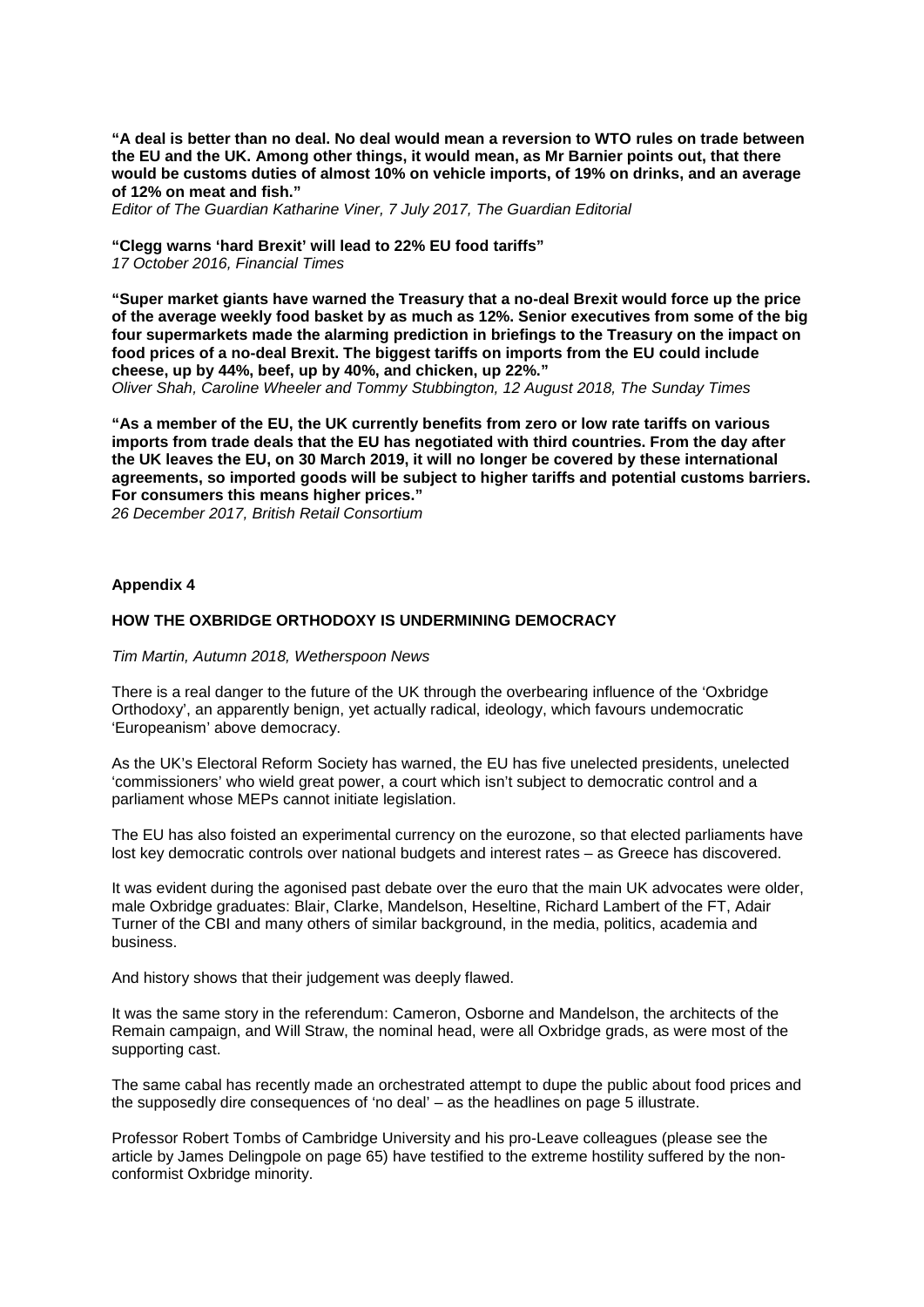Political dissenters like Jacob Rees-Mogg, Boris Johnson and Priti Patel have suffered the same fate.

Theresa May, supported by husband Philip, UK ambassador to France Edward Llewellyn and advisers Gavin Barwell and Olly Robbins, an entirely pro-Remain, Oxbridge team, interrupted her recent holiday to implore the French president to back her confused Chequers plan.

But, even if Mrs May enlists the president's support, she does not have the support of the UK public, either for her 'half-in half-out' proposals or for paying a parting gift of £39 billion to the EU.

The crux of Theresa May's error is that she has prioritised a 'deal' with the EU, rather than leaving the EU, which reflects her own prejudices and those of her advisers, rather than the referendum result.

#### **Appendix 5**

#### **Tony Abbott: How to save Brexit**

#### *Tony Abbott, 27 October 2018, The Spectator*

#### *Britain has nothing to fear from no deal*

It's pretty hard for Britain's friends, here in Australia, to make sense of the mess that's being made of Brexit. The referendum result was perhaps the biggest-ever vote of confidence in the United Kingdom, its past and its future. But the British establishment doesn't seem to share that confidence and instead looks desperate to cut a deal, even if that means staying under the rule of Brussels. Looking at this from abroad, it's baffling: the country that did the most to bring democracy into the modern world might yet throw away the chance to take charge of its own destiny.

Let's get one thing straight: a negotiation that you're not prepared to walk away from is not a negotiation — it's surrender. It's all give and no get. When David Cameron tried to renegotiate Britain's EU membership, he was sent packing because Brussels judged (rightly) that he'd never actually back leaving. And since then, Brussels has made no real concessions to Theresa May because it judges (rightly, it seems) that she's desperate for whatever deal she can get.

The EU's palpable desire to punish Britain for leaving vindicates the Brexit project. Its position, now, is that there's only one 'deal' on offer, whereby the UK retains all of the burdens of EU membership but with no say in setting the rules. The EU seems to think that Britain will go along with this because it's terrified of no deal. Or, to put it another way, terrified of the prospect of its own independence.

But even after two years of fearmongering and vacillation, it's not too late for robust leadership to deliver the Brexit that people voted for. It's time for Britain to announce what it will do if the EU can't make an acceptable offer by March 29 next year — and how it would handle no deal. Freed from EU rules, Britain would automatically revert to world trade, using rules agreed by the World Trade Organization. It works pretty well for Australia. So why on earth would it not work just as well for the world's fifth-largest economy?

A world trade Brexit lets Britain set its own rules. It can say, right now, that it will not impose any tariff or quota on European produce and would recognise all EU product standards. That means no border controls for goods coming from Europe to Britain. You don't need to negotiate this: just do it. If Europe knows what's in its own best interests, it would fully reciprocate in order to maintain entirely free trade and full mutual recognition of standards right across Europe.

Next, the UK should declare that Europeans already living here should have the right to remain permanently — and, of course, become British citizens if they wish. This should be a unilateral offer. Again, you don't need a deal. You don't need Michel Barnier's permission. If Europe knows what's best for itself, it would likewise allow Britons to stay where they are.